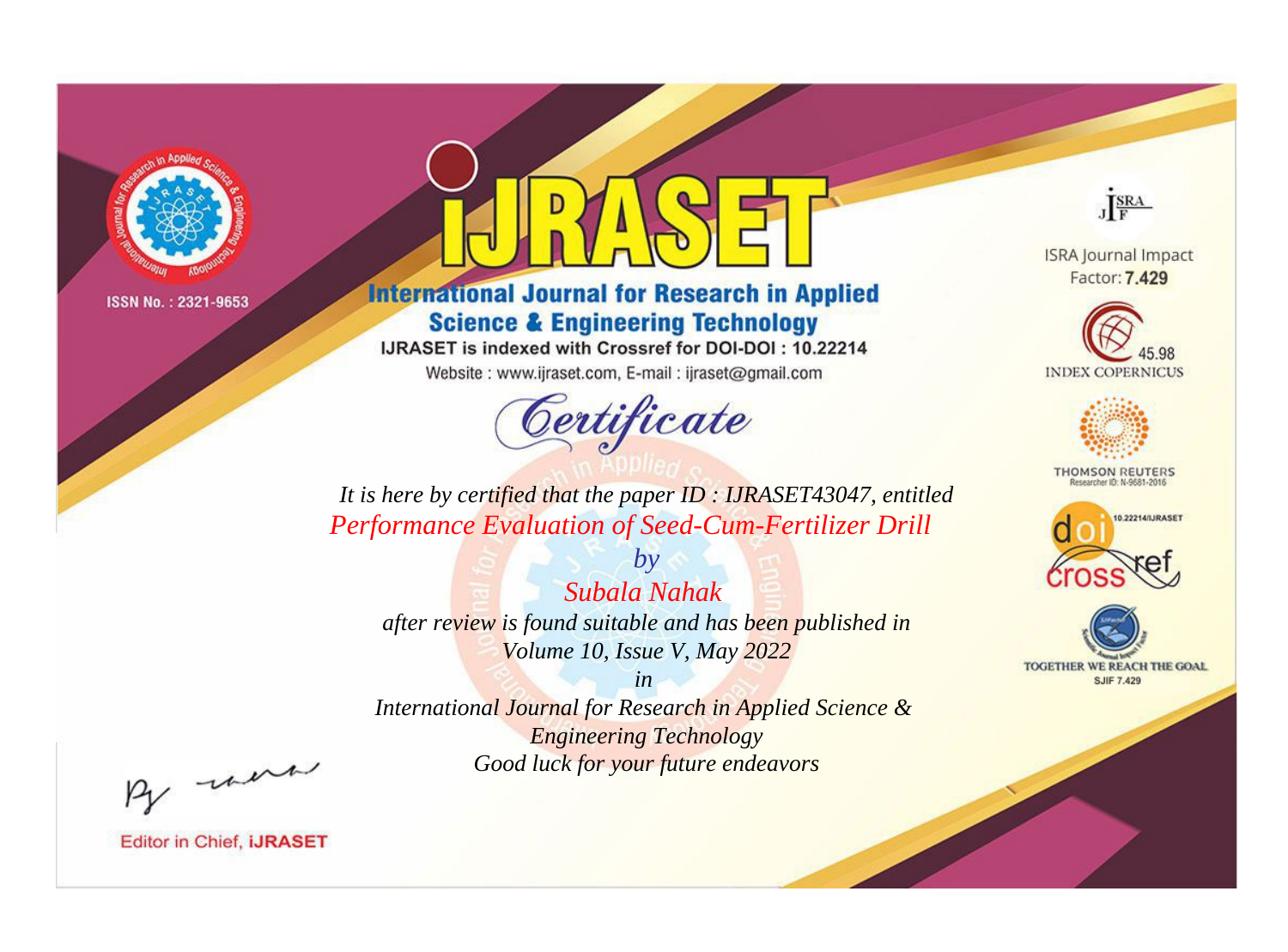

# **International Journal for Research in Applied Science & Engineering Technology**

IJRASET is indexed with Crossref for DOI-DOI: 10.22214

Website: www.ijraset.com, E-mail: ijraset@gmail.com



JERA

**ISRA Journal Impact** Factor: 7.429





**THOMSON REUTERS** 



TOGETHER WE REACH THE GOAL **SJIF 7.429** 

*It is here by certified that the paper ID : IJRASET43047, entitled Performance Evaluation of Seed-Cum-Fertilizer Drill*

*Rasmi Ranjan Sahu after review is found suitable and has been published in Volume 10, Issue V, May 2022*

*by*

*in* 

*International Journal for Research in Applied Science & Engineering Technology Good luck for your future endeavors*

By morn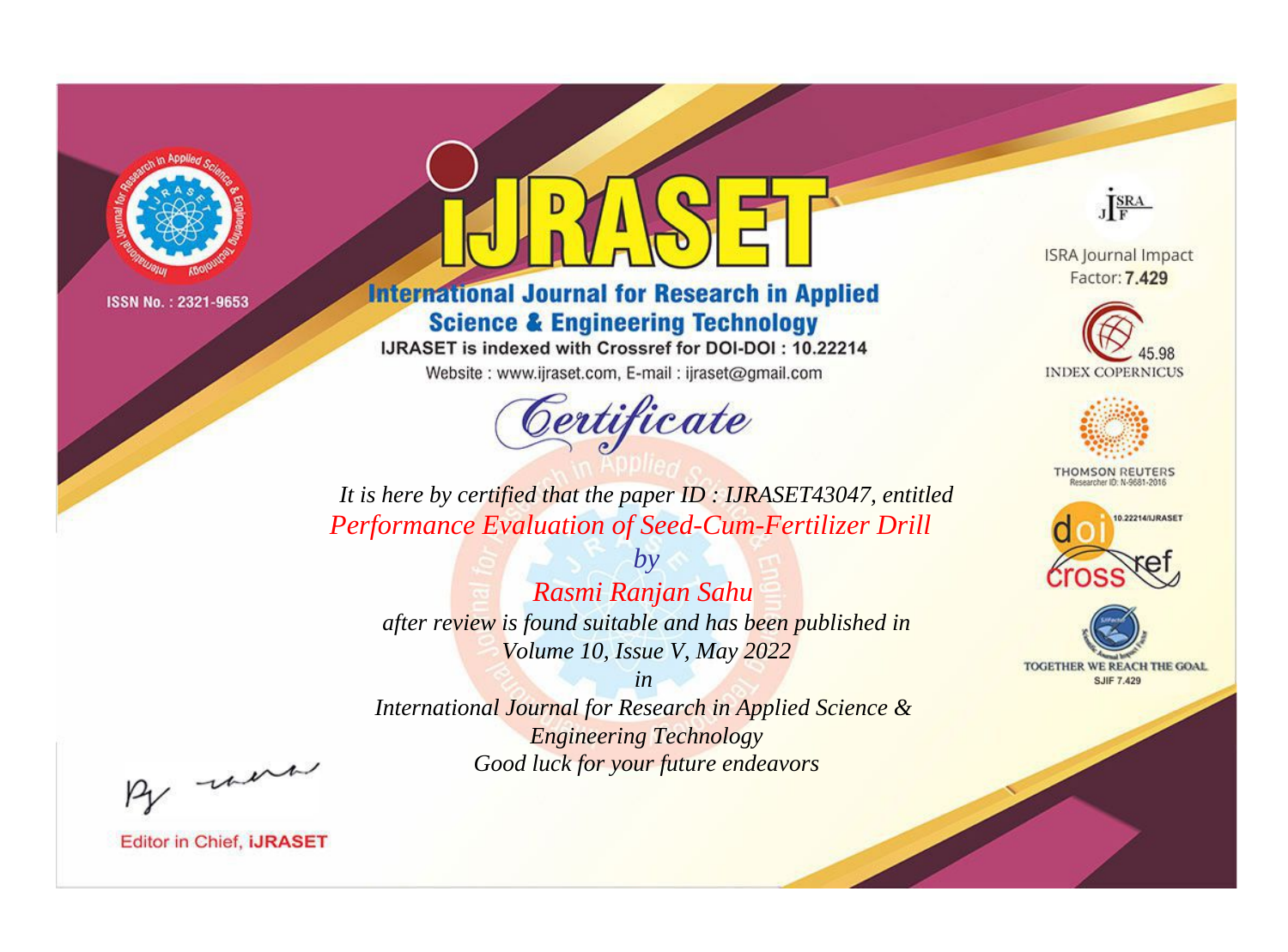

# **International Journal for Research in Applied Science & Engineering Technology**

IJRASET is indexed with Crossref for DOI-DOI: 10.22214

Website: www.ijraset.com, E-mail: ijraset@gmail.com



JERA

**ISRA Journal Impact** Factor: 7.429





**THOMSON REUTERS** 



TOGETHER WE REACH THE GOAL **SJIF 7.429** 

*It is here by certified that the paper ID : IJRASET43047, entitled Performance Evaluation of Seed-Cum-Fertilizer Drill*

*Hitesh Kumar Dash after review is found suitable and has been published in Volume 10, Issue V, May 2022*

*by*

*in* 

*International Journal for Research in Applied Science & Engineering Technology Good luck for your future endeavors*

By morn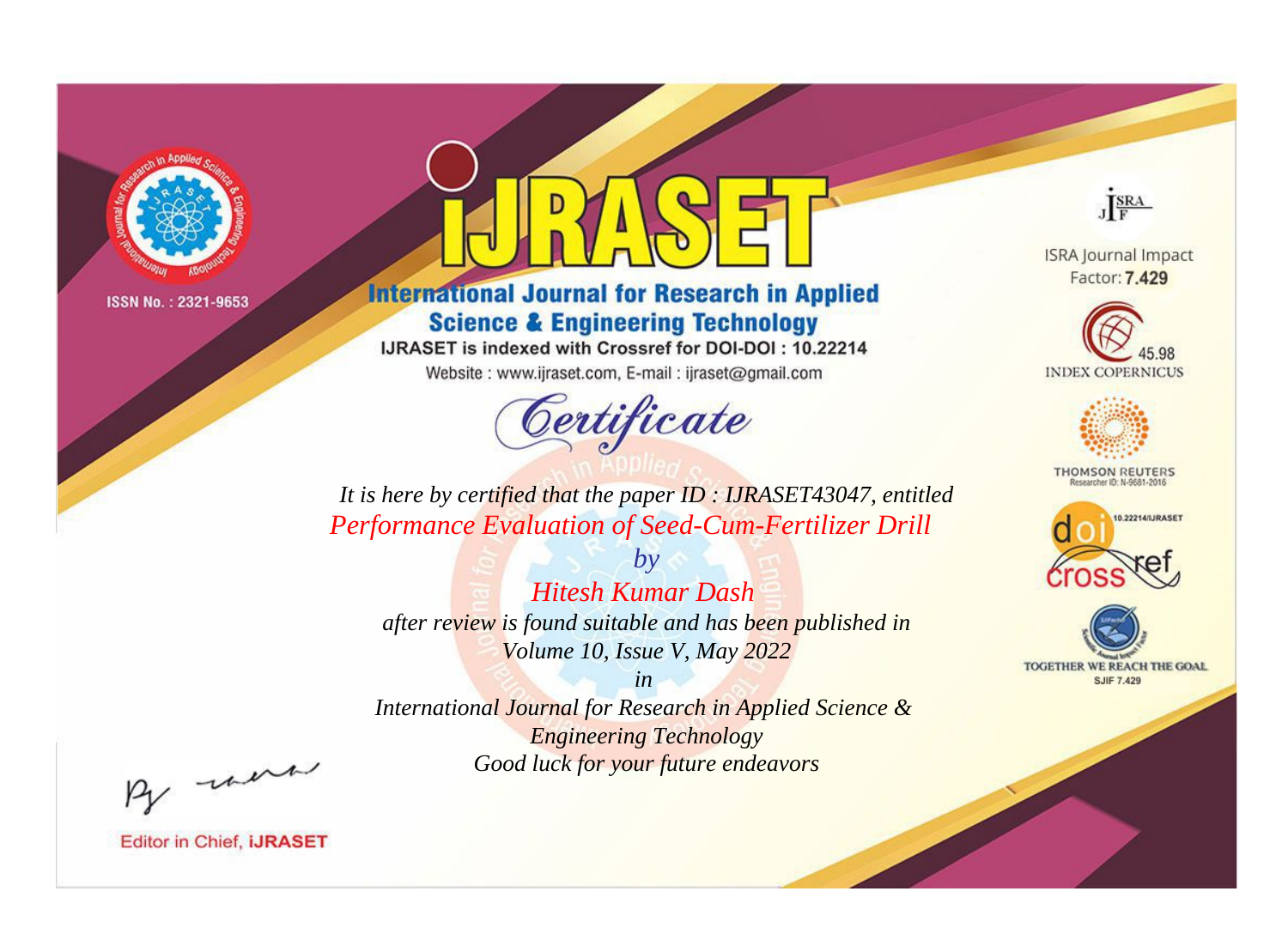

# **International Journal for Research in Applied Science & Engineering Technology**

IJRASET is indexed with Crossref for DOI-DOI: 10.22214

Website: www.ijraset.com, E-mail: ijraset@gmail.com



JERA

**ISRA Journal Impact** Factor: 7.429





**THOMSON REUTERS** 



TOGETHER WE REACH THE GOAL **SJIF 7.429** 

It is here by certified that the paper ID: IJRASET43047, entitled Performance Evaluation of Seed-Cum-Fertilizer Drill

 $b\nu$ Soubhagya Ranjan Panigrahi after review is found suitable and has been published in Volume 10, Issue V, May 2022

 $in$ International Journal for Research in Applied Science & **Engineering Technology** Good luck for your future endeavors

By morn